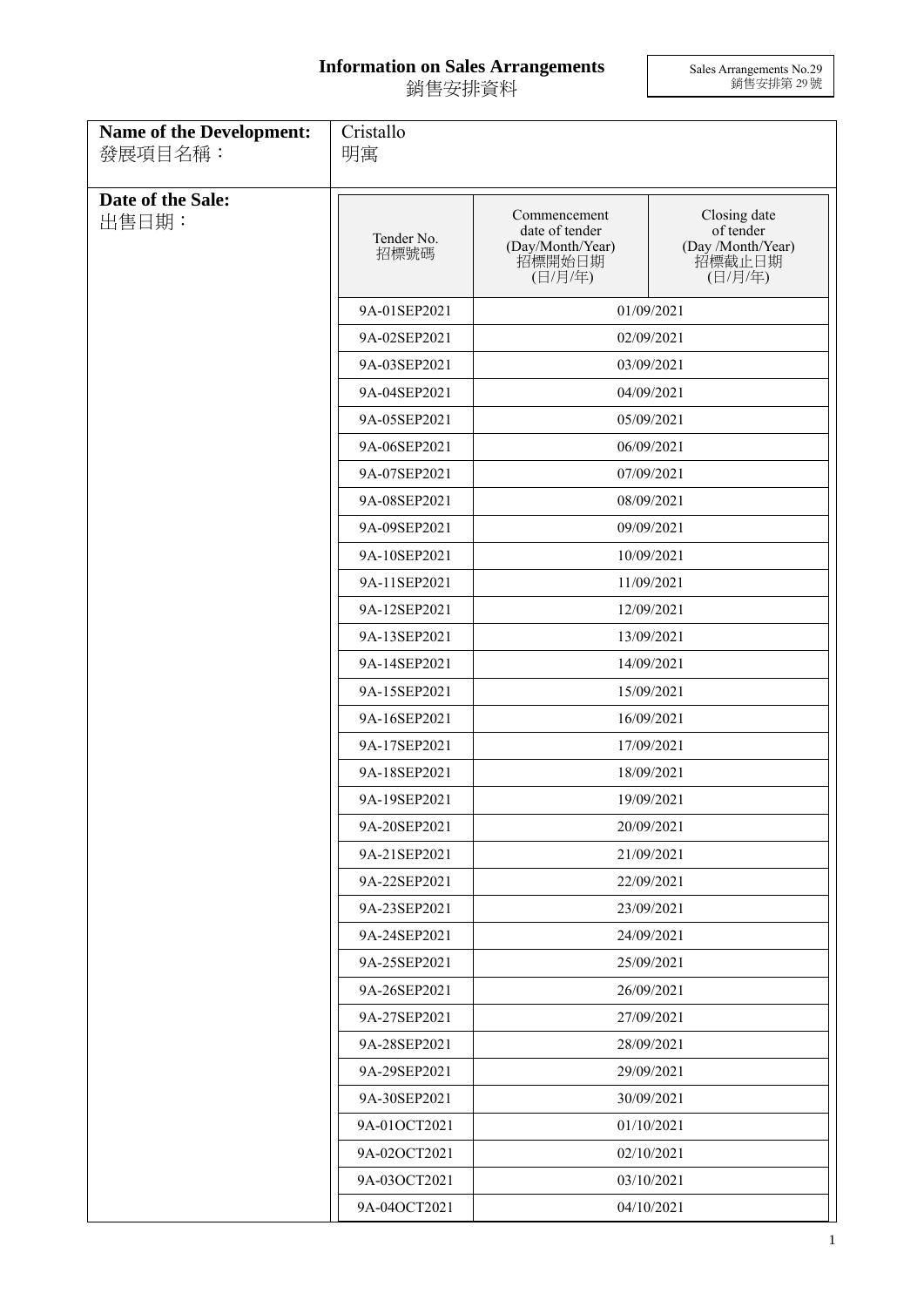| 9A-05OCT2021 | 05/10/2021 |
|--------------|------------|
| 9A-06OCT2021 | 06/10/2021 |
| 9A-07OCT2021 | 07/10/2021 |
|              |            |
| 9A-08OCT2021 | 08/10/2021 |
| 9A-09OCT2021 | 09/10/2021 |
| 9A-10OCT2021 | 10/10/2021 |
| 9A-11OCT2021 | 11/10/2021 |
| 9A-12OCT2021 | 12/10/2021 |
| 9A-13OCT2021 | 13/10/2021 |
| 9A-14OCT2021 | 14/10/2021 |
| 9A-15OCT2021 | 15/10/2021 |
| 9A-16OCT2021 | 16/10/2021 |
| 9A-17OCT2021 | 17/10/2021 |
| 9A-18OCT2021 | 18/10/2021 |
| 9A-19OCT2021 | 19/10/2021 |
| 9A-20OCT2021 | 20/10/2021 |
| 9A-21OCT2021 | 21/10/2021 |
| 9A-22OCT2021 | 22/10/2021 |
| 9A-23OCT2021 | 23/10/2021 |
| 9A-24OCT2021 | 24/10/2021 |
| 9A-25OCT2021 | 25/10/2021 |
| 9A-26OCT2021 | 26/10/2021 |
| 9A-27OCT2021 | 27/10/2021 |
| 9A-28OCT2021 | 28/10/2021 |
| 9A-29OCT2021 | 29/10/2021 |
| 9A-30OCT2021 | 30/10/2021 |
| 9A-31OCT2021 | 31/10/2021 |
| 9A-01NOV2021 | 01/11/2021 |
| 9A-02NOV2021 | 02/11/2021 |
| 9A-03NOV2021 | 03/11/2021 |
| 9A-04NOV2021 | 04/11/2021 |
| 9A-05NOV2021 | 05/11/2021 |
| 9A-06NOV2021 | 06/11/2021 |
| 9A-07NOV2021 | 07/11/2021 |
| 9A-08NOV2021 | 08/11/2021 |
| 9A-09NOV2021 | 09/11/2021 |
| 9A-10NOV2021 | 10/11/2021 |
| 9A-11NOV2021 | 11/11/2021 |
| 9A-12NOV2021 | 12/11/2021 |
| 9A-13NOV2021 | 13/11/2021 |
| 9A-14NOV2021 | 14/11/2021 |
| 9A-15NOV2021 | 15/11/2021 |
| 9A-16NOV2021 | 16/11/2021 |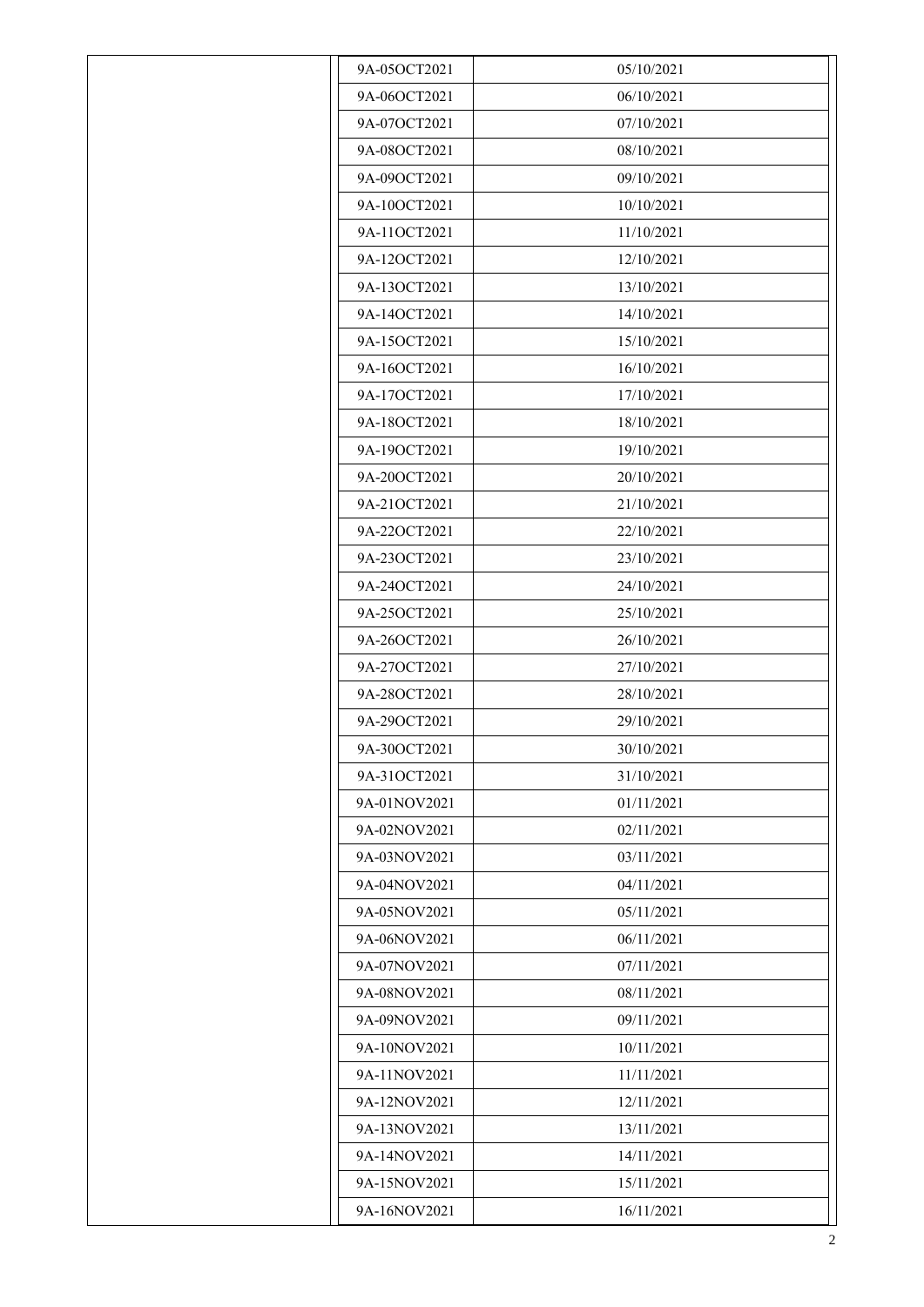|                   | 9A-17NOV2021 |                                | 17/11/2021                |
|-------------------|--------------|--------------------------------|---------------------------|
|                   | 9A-18NOV2021 |                                | 18/11/2021                |
|                   | 9A-19NOV2021 |                                | 19/11/2021                |
|                   | 9A-20NOV2021 | 20/11/2021                     |                           |
|                   | 9A-21NOV2021 |                                | 21/11/2021                |
|                   | 9A-22NOV2021 |                                | 22/11/2021                |
|                   | 9A-23NOV2021 |                                | 23/11/2021                |
|                   | 9A-24NOV2021 |                                | 24/11/2021                |
|                   | 9A-25NOV2021 |                                | 25/11/2021                |
|                   | 9A-26NOV2021 |                                | 26/11/2021                |
|                   | 9A-27NOV2021 |                                | 27/11/2021                |
|                   | 9A-28NOV2021 |                                | 28/11/2021                |
|                   | 9A-29NOV2021 |                                | 29/11/2021                |
|                   | 9A-30NOV2021 |                                | 30/11/2021                |
|                   |              |                                |                           |
|                   |              |                                |                           |
| Time of the Sale: |              |                                |                           |
| 出售時間:             | Tender No.   | Commencement<br>time of tender | Closing time<br>of tender |
|                   | 招標號碼         | 招標開始時間                         | 招標截止時間                    |
|                   | 9A-01SEP2021 | 4:00 p.m. 下午4時                 | 5:00 p.m. 下午5時            |
|                   | 9A-02SEP2021 | 4:00 p.m. 下午4時                 | 5:00 p.m. 下午5時            |
|                   | 9A-03SEP2021 | 4:00 p.m. 下午4時                 | 5:00 p.m. 下午5時            |
|                   | 9A-04SEP2021 | 4:00 p.m. 下午4時                 | 5:00 p.m. 下午5時            |
|                   | 9A-05SEP2021 | 4:00 p.m. 下午4時                 | 5:00 p.m. 下午5時            |
|                   | 9A-06SEP2021 | 4:00 p.m. 下午4時                 | 5:00 p.m. 下午5時            |
|                   | 9A-07SEP2021 | 4:00 p.m. 下午4時                 | 5:00 p.m. 下午5時            |
|                   | 9A-08SEP2021 | 4:00 p.m. 下午4時                 | 5:00 p.m. 下午5時            |
|                   | 9A-09SEP2021 | 4:00 p.m. 下午4時                 | 5:00 p.m. 下午5時            |
|                   | 9A-10SEP2021 | 4:00 p.m. 下午4時                 | 5:00 p.m. 下午5時            |
|                   | 9A-11SEP2021 | 4:00 p.m. 下午4時                 | 5:00 p.m. 下午5時            |
|                   | 9A-12SEP2021 | 4:00 p.m. 下午4時                 | 5:00 p.m. 下午5時            |
|                   | 9A-13SEP2021 | 4:00 p.m. 下午4時                 | 5:00 p.m. 下午5時            |
|                   | 9A-14SEP2021 | 4:00 p.m. 下午4時                 | 5:00 p.m. 下午5時            |
|                   | 9A-15SEP2021 | 4:00 p.m. 下午4時                 | 5:00 p.m. 下午5時            |
|                   | 9A-16SEP2021 | 4:00 p.m. 下午4時                 | 5:00 p.m. 下午5時            |
|                   | 9A-17SEP2021 | 4:00 p.m. 下午4時                 | 5:00 p.m. 下午5時            |
|                   | 9A-18SEP2021 | 4:00 p.m. 下午4時                 | 5:00 p.m. 下午5時            |
|                   | 9A-19SEP2021 | 4:00 p.m. 下午4時                 | 5:00 p.m. 下午5時            |
|                   | 9A-20SEP2021 | 4:00 p.m. 下午4時                 | 5:00 p.m. 下午5時            |
|                   | 9A-21SEP2021 | 4:00 p.m. 下午4時                 | 5:00 p.m. 下午5時            |
|                   | 9A-22SEP2021 | 4:00 p.m. 下午4時                 | 5:00 p.m. 下午5時            |
|                   | 9A-23SEP2021 | 4:00 p.m. 下午4時                 | 5:00 p.m. 下午5時            |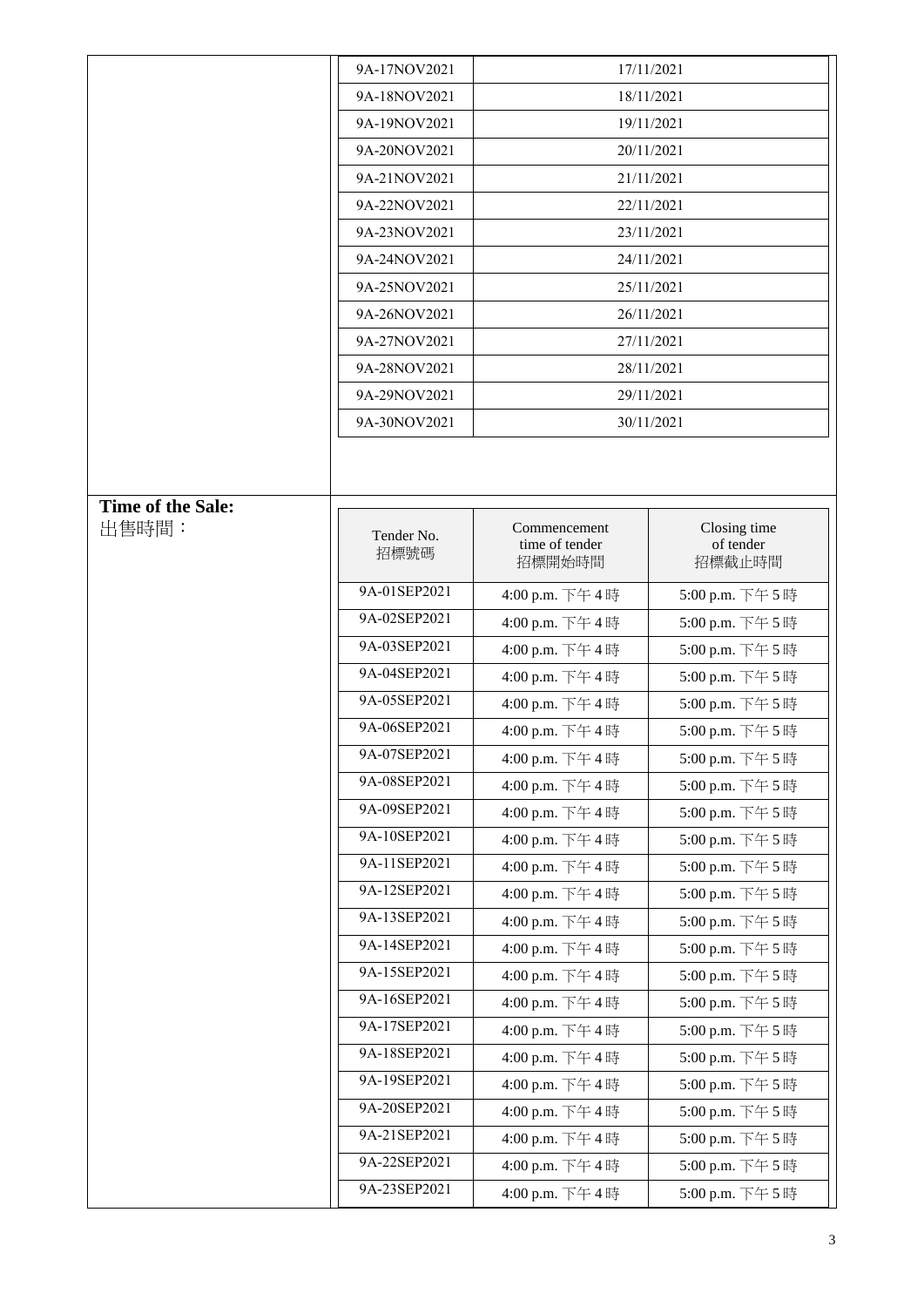| 9A-24SEP2021 | 4:00 p.m. 下午4時 | 5:00 p.m. 下午5時   |
|--------------|----------------|------------------|
| 9A-25SEP2021 | 4:00 p.m. 下午4時 | 5:00 p.m. 下午5時   |
| 9A-26SEP2021 | 4:00 p.m. 下午4時 | 5:00 p.m. 下午5時   |
| 9A-27SEP2021 | 4:00 p.m. 下午4時 | 5:00 p.m. 下午5時   |
| 9A-28SEP2021 | 4:00 p.m. 下午4時 | 5:00 p.m. 下午5時   |
| 9A-29SEP2021 | 4:00 p.m. 下午4時 | 5:00 p.m. 下午5時   |
| 9A-30SEP2021 | 4:00 p.m. 下午4時 | 5:00 p.m. 下午5時   |
| 9A-01OCT2021 | 4:00 p.m. 下午4時 | 5:00 p.m. 下午5時   |
| 9A-02OCT2021 | 4:00 p.m. 下午4時 | 5:00 p.m. 下午5時   |
| 9A-03OCT2021 | 4:00 p.m. 下午4時 | 5:00 p.m. 下午5時   |
| 9A-04OCT2021 | 4:00 p.m. 下午4時 | 5:00 p.m. 下午5時   |
| 9A-05OCT2021 | 4:00 p.m. 下午4時 | 5:00 p.m. 下午5時   |
| 9A-06OCT2021 | 4:00 p.m. 下午4時 | 5:00 p.m. 下午5時   |
| 9A-07OCT2021 | 4:00 p.m. 下午4時 | 5:00 p.m. 下午5時   |
| 9A-08OCT2021 | 4:00 p.m. 下午4時 | 5:00 p.m. 下午5時   |
| 9A-09OCT2021 | 4:00 p.m. 下午4時 | 5:00 p.m. 下午5時   |
| 9A-10OCT2021 | 4:00 p.m. 下午4時 | 5:00 p.m. 下午5時   |
| 9A-11OCT2021 | 4:00 p.m. 下午4時 | 5:00 p.m. 下午5時   |
| 9A-12OCT2021 | 4:00 p.m. 下午4時 | 5:00 p.m. 下午5時   |
| 9A-13OCT2021 | 4:00 p.m. 下午4時 | 5:00 p.m. 下午5時   |
| 9A-14OCT2021 | 4:00 p.m. 下午4時 | 5:00 p.m. 下午5時   |
| 9A-15OCT2021 | 4:00 p.m. 下午4時 | 5:00 p.m. 下午5時   |
| 9A-16OCT2021 | 4:00 p.m. 下午4時 | 5:00 p.m. 下午5時   |
| 9A-17OCT2021 | 4:00 p.m. 下午4時 | 5:00 p.m. 下午5時   |
| 9A-18OCT2021 | 4:00 p.m. 下午4時 | 5:00 p.m. 下午5時   |
| 9A-19OCT2021 | 4:00 p.m. 下午4時 | 5:00 p.m. 下午 5 時 |
| 9A-20OCT2021 | 4:00 p.m. 下午4時 | 5:00 p.m. 下午5時   |
| 9A-21OCT2021 | 4:00 p.m. 下午4時 | 5:00 p.m. 下午5時   |
| 9A-22OCT2021 | 4:00 p.m. 下午4時 | 5:00 p.m. 下午5時   |
| 9A-23OCT2021 | 4:00 p.m. 下午4時 | 5:00 p.m. 下午5時   |
| 9A-24OCT2021 | 4:00 p.m. 下午4時 | 5:00 p.m. 下午5時   |
| 9A-25OCT2021 | 4:00 p.m. 下午4時 | 5:00 p.m. 下午5時   |
| 9A-26OCT2021 | 4:00 p.m. 下午4時 | 5:00 p.m. 下午5時   |
| 9A-27OCT2021 | 4:00 p.m. 下午4時 | 5:00 p.m. 下午5時   |
| 9A-28OCT2021 | 4:00 p.m. 下午4時 | 5:00 p.m. 下午5時   |
| 9A-29OCT2021 | 4:00 p.m. 下午4時 | 5:00 p.m. 下午5時   |
| 9A-30OCT2021 | 4:00 p.m. 下午4時 | 5:00 p.m. 下午5時   |
| 9A-31OCT2021 | 4:00 p.m. 下午4時 | 5:00 p.m. 下午5時   |
| 9A-01NOV2021 | 4:00 p.m. 下午4時 | 5:00 p.m. 下午5時   |
| 9A-02NOV2021 | 4:00 p.m. 下午4時 | 5:00 p.m. 下午5時   |
| 9A-03NOV2021 | 4:00 p.m. 下午4時 | 5:00 p.m. 下午5時   |
| 9A-04NOV2021 | 4:00 p.m. 下午4時 | 5:00 p.m. 下午5時   |
| 9A-05NOV2021 | 4:00 p.m. 下午4時 | 5:00 p.m. 下午5時   |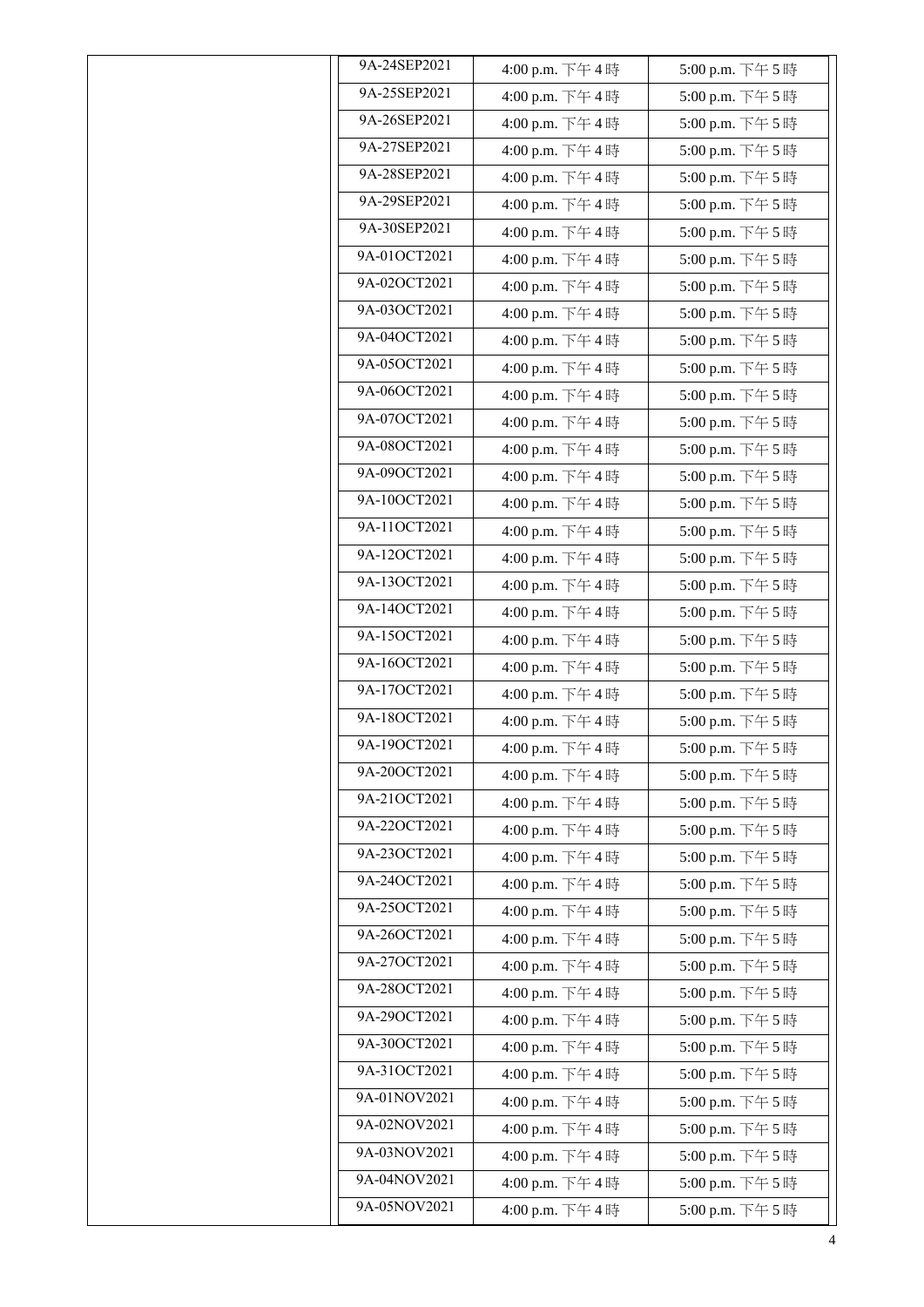|                                                                            | 9A-06NOV2021  | 4:00 p.m. 下午4時                                           | 5:00 p.m. 下午5時 |
|----------------------------------------------------------------------------|---------------|----------------------------------------------------------|----------------|
|                                                                            | 9A-07NOV2021  | 4:00 p.m. 下午4時                                           | 5:00 p.m. 下午5時 |
|                                                                            | 9A-08NOV2021  | 4:00 p.m. 下午4時                                           | 5:00 p.m. 下午5時 |
|                                                                            | 9A-09NOV2021  | 4:00 p.m. 下午4時                                           | 5:00 p.m. 下午5時 |
|                                                                            | 9A-10NOV2021  | 4:00 p.m. 下午4時                                           | 5:00 p.m. 下午5時 |
|                                                                            | 9A-11NOV2021  | 4:00 p.m. 下午4時                                           | 5:00 p.m. 下午5時 |
|                                                                            | 9A-12NOV2021  | 4:00 p.m. 下午4時                                           | 5:00 p.m. 下午5時 |
|                                                                            | 9A-13NOV2021  | 4:00 p.m. 下午4時                                           | 5:00 p.m. 下午5時 |
|                                                                            | 9A-14NOV2021  | 4:00 p.m. 下午4時                                           | 5:00 p.m. 下午5時 |
|                                                                            | 9A-15NOV2021  | 4:00 p.m. 下午4時                                           | 5:00 p.m. 下午5時 |
|                                                                            | 9A-16NOV2021  | 4:00 p.m. 下午4時                                           | 5:00 p.m. 下午5時 |
|                                                                            | 9A-17NOV2021  | 4:00 p.m. 下午4時                                           | 5:00 p.m. 下午5時 |
|                                                                            | 9A-18NOV2021  | 4:00 p.m. 下午4時                                           | 5:00 p.m. 下午5時 |
|                                                                            | 9A-19NOV2021  | 4:00 p.m. 下午4時                                           | 5:00 p.m. 下午5時 |
|                                                                            | 9A-20NOV2021  | 4:00 p.m. 下午4時                                           | 5:00 p.m. 下午5時 |
|                                                                            | 9A-21NOV2021  | 4:00 p.m. 下午4時                                           | 5:00 p.m. 下午5時 |
|                                                                            | 9A-22NOV2021  | 4:00 p.m. 下午4時                                           | 5:00 p.m. 下午5時 |
|                                                                            | 9A-23NOV2021  | 4:00 p.m. 下午4時                                           | 5:00 p.m. 下午5時 |
|                                                                            | 9A-24NOV2021  | 4:00 p.m. 下午4時                                           | 5:00 p.m. 下午5時 |
|                                                                            | 9A-25NOV2021  | 4:00 p.m. 下午4時                                           | 5:00 p.m. 下午5時 |
|                                                                            | 9A-26NOV2021  | 4:00 p.m. 下午4時                                           | 5:00 p.m. 下午5時 |
|                                                                            | 9A-27NOV2021  | 4:00 p.m. 下午4時                                           | 5:00 p.m. 下午5時 |
|                                                                            | 9A-28NOV2021  | 4:00 p.m. 下午4時                                           | 5:00 p.m. 下午5時 |
|                                                                            | 9A-29NOV2021  | 4:00 p.m. 下午4時                                           | 5:00 p.m. 下午5時 |
|                                                                            | 9A-30NOV2021  | 4:00 p.m. 下午4時                                           | 5:00 p.m. 下午5時 |
|                                                                            |               | (Note : please refer to "Other matters" below)           |                |
|                                                                            |               | (注意: 請參閱下文「其他事項」)                                        |                |
| Place where the sale will                                                  |               | B/F of Railway Plaza, No.39 Chatham Road South, Tsim Sha |                |
| take place:                                                                | Tsui, Kowloon |                                                          |                |
| 出售地點:                                                                      |               | 九龍尖沙咀漆咸道南 39 號鐵路大廈地庫                                     |                |
|                                                                            |               |                                                          |                |
| <b>Number of specified</b><br>residential properties                       | 1             |                                                          |                |
| that will be offered to be                                                 |               |                                                          |                |
| sold:                                                                      |               |                                                          |                |
| 將提供出售的指明住宅物                                                                |               |                                                          |                |
| 業的數目                                                                       |               |                                                          |                |
| Description of the residential properties that will be offered to be sold: |               |                                                          |                |
| 將提供出售的指明住宅物業的描述:                                                           |               |                                                          |                |
| The following flat(s):                                                     |               |                                                          |                |
| 以下單位 :                                                                     |               |                                                          |                |
|                                                                            |               |                                                          |                |
| 9&10A                                                                      |               |                                                          |                |

 $\mathsf{l}$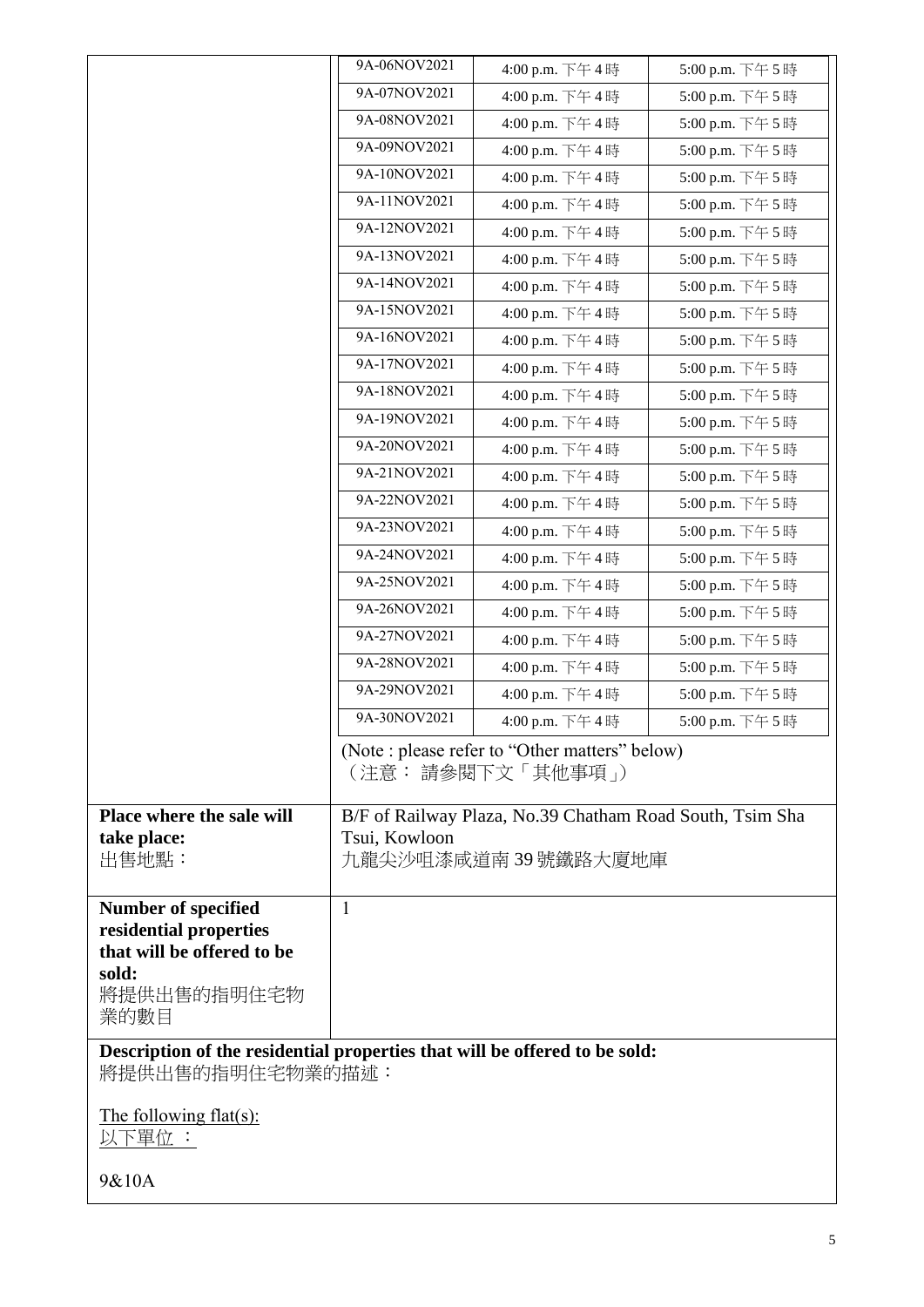**The method to be used to determine the order of priority in which each of the persons interested in purchasing any of the specified residential properties may select the residential property that the person wishes to purchase:** 

將會使用何種方法,決定有意購買該等指明住宅物業的每名人士可揀選其意欲購買的住宅 物業的優先次序:

Subject to other matters, sale by tender - see details and particulars in the tender notices. Details and particulars in the tender notices under different Tender No. are different. 受制於其他事項,以招標方式出售 - 請參閱指明住宅物業的招標公告的細節和詳情。不同 招標號碼下招標公告的細節和詳情會有不同。

During the following periods, the tender notices and other relevant tender documents of the specified residential properties will be made available for collection free of charge at B/F, Railway Plaza, No.39 Chatham Road South, Tsim Sha Tsui, Kowloon:-

於以下時段,招標公告及其他有關招標文件可於九龍尖沙咀漆咸道南39號鐵路大廈地庫免 費領取:

| Tender No.<br>招標號碼 | Specified residential properties that will be<br>offered to be sold                                | Tender notice and other relevant tender documents<br>will be made available for collection during the<br>following periods<br>於以下時段,招標公告及<br>其他相關招標文件可供領取 |                                     |
|--------------------|----------------------------------------------------------------------------------------------------|-----------------------------------------------------------------------------------------------------------------------------------------------------------|-------------------------------------|
|                    | 將提供出售的指明住宅物業的數目                                                                                    | Date<br>(Day/Month/Year)<br>日期(日/月/年)                                                                                                                     | Time<br>時間                          |
| 9A-01SEP2021       | All the specified residential properties set out in<br>the Sales Arrangements<br>所有於銷售安排中列出的指明住宅物業 | 01/09/2021                                                                                                                                                | 3:00 p.m. to 5:00 p.m.<br>下午3時至下午5時 |
| 9A-02SEP2021       | All the available and remaining<br>specified properties<br>所有可供出售及餘下的指明住宅物業                        | 02/09/2021                                                                                                                                                | 3:00 p.m. to 5:00 p.m.<br>下午3時至下午5時 |
| 9A-03SEP2021       | All the available and remaining<br>specified properties<br>所有可供出售及餘下的指明住宅物業                        | 03/09/2021                                                                                                                                                | 3:00 p.m. to 5:00 p.m.<br>下午3時至下午5時 |
| 9A-04SEP2021       | All the available and remaining<br>specified properties<br>所有可供出售及餘下的指明住宅物業                        | 04/09/2021                                                                                                                                                | 3:00 p.m. to 5:00 p.m.<br>下午3時至下午5時 |
| 9A-05SEP2021       | All the available and remaining<br>specified properties<br>所有可供出售及餘下的指明住宅物業                        | 05/09/2021                                                                                                                                                | 3:00 p.m. to 5:00 p.m.<br>下午3時至下午5時 |
| 9A-06SEP2021       | All the available and remaining<br>specified properties<br>所有可供出售及餘下的指明住宅物業                        | 06/09/2021                                                                                                                                                | 3:00 p.m. to 5:00 p.m.<br>下午3時至下午5時 |
| 9A-07SEP2021       | All the available and remaining<br>specified properties<br>所有可供出售及餘下的指明住宅物業                        | 07/09/2021                                                                                                                                                | 3:00 p.m. to 5:00 p.m.<br>下午3時至下午5時 |
| 9A-08SEP2021       | All the available and remaining<br>specified properties<br>所有可供出售及餘下的指明住宅物業                        | 08/09/2021                                                                                                                                                | 3:00 p.m. to 5:00 p.m.<br>下午3時至下午5時 |
| 9A-09SEP2021       | All the available and remaining<br>specified properties<br>所有可供出售及餘下的指明住宅物業                        | 09/09/2021                                                                                                                                                | 3:00 p.m. to 5:00 p.m.<br>下午3時至下午5時 |
| 9A-10SEP2021       | All the available and remaining<br>specified properties<br>所有可供出售及餘下的指明住宅物業                        | 10/09/2021                                                                                                                                                | 3:00 p.m. to 5:00 p.m.<br>下午3時至下午5時 |
| 9A-11SEP2021       | All the available and remaining<br>specified properties<br>所有可供出售及餘下的指明住宅物業                        | 11/09/2021                                                                                                                                                | 3:00 p.m. to 5:00 p.m.<br>下午3時至下午5時 |
| 9A-12SEP2021       | All the available and remaining<br>specified properties<br>所有可供出售及餘下的指明住宅物業                        | 12/09/2021                                                                                                                                                | 3:00 p.m. to 5:00 p.m.<br>下午3時至下午5時 |
| 9A-13SEP2021       | All the available and remaining<br>specified properties<br>所有可供出售及餘下的指明住宅物業                        | 13/09/2021                                                                                                                                                | 3:00 p.m. to 5:00 p.m.<br>下午3時至下午5時 |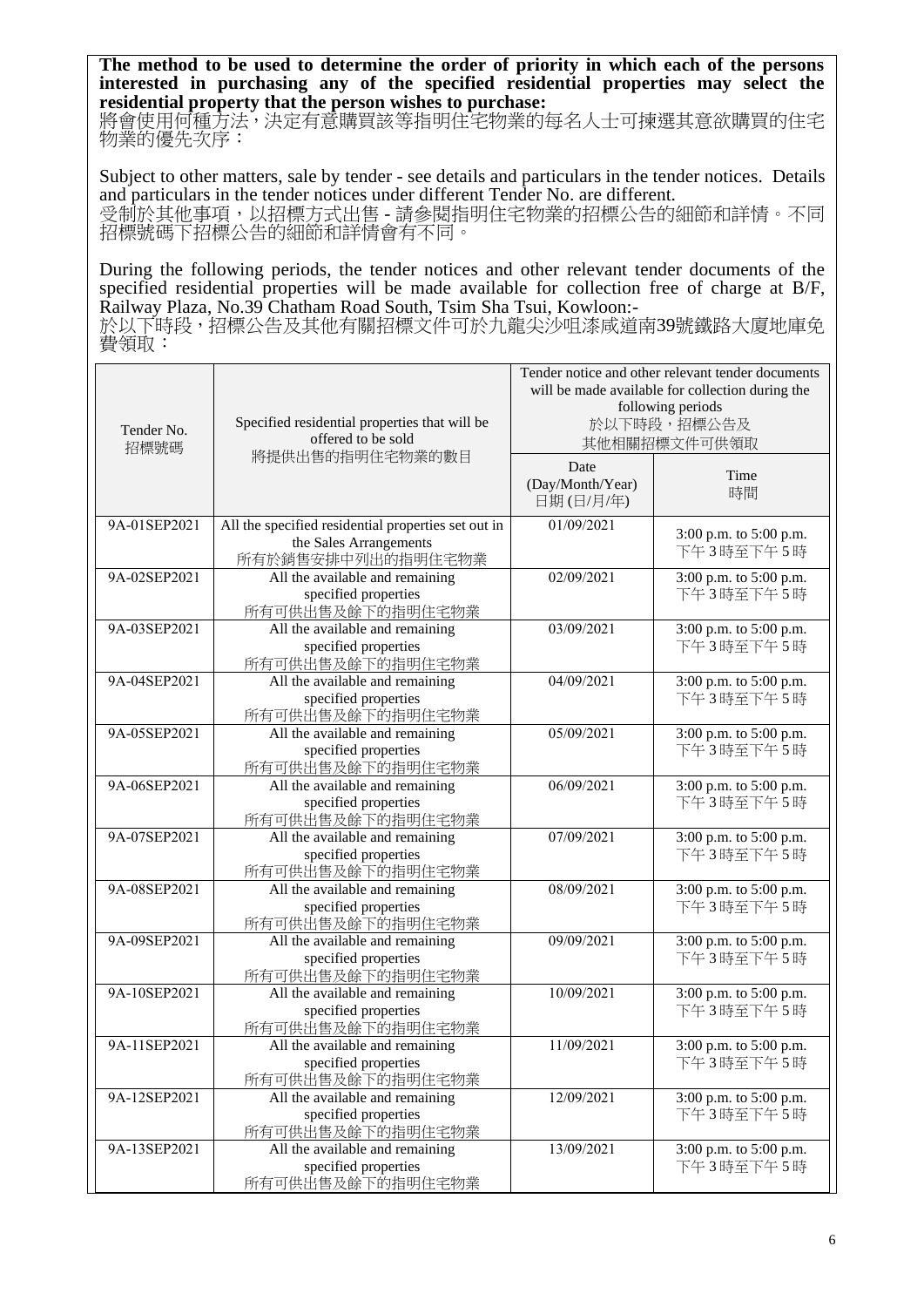| 9A-14SEP2021 | All the available and remaining | 14/09/2021 | 3:00 p.m. to 5:00 p.m. |
|--------------|---------------------------------|------------|------------------------|
|              | specified properties            |            | 下午3時至下午5時              |
|              |                                 |            |                        |
|              | 所有可供出售及餘下的指明住宅物業                |            |                        |
| 9A-15SEP2021 | All the available and remaining | 15/09/2021 | 3:00 p.m. to 5:00 p.m. |
|              | specified properties            |            | 下午3時至下午5時              |
|              | 所有可供出售及餘下的指明住宅物業                |            |                        |
| 9A-16SEP2021 | All the available and remaining | 16/09/2021 | 3:00 p.m. to 5:00 p.m. |
|              | specified properties            |            | 下午3時至下午5時              |
|              | 所有可供出售及餘下的指明住宅物業                |            |                        |
| 9A-17SEP2021 |                                 | 17/09/2021 |                        |
|              | All the available and remaining |            | 3:00 p.m. to 5:00 p.m. |
|              | specified properties            |            | 下午3時至下午5時              |
|              | 所有可供出售及餘下的指明住宅物業                |            |                        |
| 9A-18SEP2021 | All the available and remaining | 18/09/2021 | 3:00 p.m. to 5:00 p.m. |
|              | specified properties            |            | 下午3時至下午5時              |
|              | 所有可供出售及餘下的指明住宅物業                |            |                        |
| 9A-19SEP2021 | All the available and remaining | 19/09/2021 | 3:00 p.m. to 5:00 p.m. |
|              |                                 |            |                        |
|              | specified properties            |            | 下午3時至下午5時              |
|              | 所有可供出售及餘下的指明住宅物業                |            |                        |
| 9A-20SEP2021 | All the available and remaining | 20/09/2021 | 3:00 p.m. to 5:00 p.m. |
|              | specified properties            |            | 下午3時至下午5時              |
|              | 所有可供出售及餘下的指明住宅物業                |            |                        |
| 9A-21SEP2021 | All the available and remaining | 21/09/2021 | 3:00 p.m. to 5:00 p.m. |
|              | specified properties            |            | 下午3時至下午5時              |
|              |                                 |            |                        |
|              | 所有可供出售及餘下的指明住宅物業                |            |                        |
| 9A-22SEP2021 | All the available and remaining | 22/09/2021 | 3:00 p.m. to 5:00 p.m. |
|              | specified properties            |            | 下午3時至下午5時              |
|              | 所有可供出售及餘下的指明住宅物業                |            |                        |
| 9A-23SEP2021 | All the available and remaining | 23/09/2021 | 3:00 p.m. to 5:00 p.m. |
|              | specified properties            |            | 下午3時至下午5時              |
|              | 所有可供出售及餘下的指明住宅物業                |            |                        |
|              |                                 |            |                        |
| 9A-24SEP2021 | All the available and remaining | 24/09/2021 | 3:00 p.m. to 5:00 p.m. |
|              | specified properties            |            | 下午3時至下午5時              |
|              | 所有可供出售及餘下的指明住宅物業                |            |                        |
| 9A-25SEP2021 | All the available and remaining | 25/09/2021 | 3:00 p.m. to 5:00 p.m. |
|              | specified properties            |            | 下午3時至下午5時              |
|              | 所有可供出售及餘下的指明住宅物業                |            |                        |
| 9A-26SEP2021 | All the available and remaining | 26/09/2021 | 3:00 p.m. to 5:00 p.m. |
|              |                                 |            | 下午3時至下午5時              |
|              | specified properties            |            |                        |
|              | 所有可供出售及餘下的指明住宅物業                |            |                        |
| 9A-27SEP2021 | All the available and remaining | 27/09/2021 | 3:00 p.m. to 5:00 p.m. |
|              | specified properties            |            | 下午3時至下午5時              |
|              | 所有可供出售及餘下的指明住宅物業                |            |                        |
| 9A-28SEP2021 | All the available and remaining | 28/09/2021 | 3:00 p.m. to 5:00 p.m. |
|              | specified properties            |            | 下午3時至下午5時              |
|              |                                 |            |                        |
|              | 所有可供出售及餘下的指明住宅物業                |            |                        |
| 9A-29SEP2021 | All the available and remaining | 29/09/2021 | 3:00 p.m. to 5:00 p.m. |
|              | specified properties            |            | 下午3時至下午5時              |
|              | 所有可供出售及餘下的指明住宅物業                |            |                        |
| 9A-30SEP2021 | All the available and remaining | 30/09/2021 | 3:00 p.m. to 5:00 p.m. |
|              | specified properties            |            | 下午3時至下午5時              |
|              | 所有可供出售及餘下的指明住宅物業                |            |                        |
| 9A-01OCT2021 | All the available and remaining | 01/10/2021 | 3:00 p.m. to 5:00 p.m. |
|              |                                 |            |                        |
|              | specified properties            |            | 下午3時至下午5時              |
|              | 所有可供出售及餘下的指明住宅物業                |            |                        |
| 9A-02OCT2021 | All the available and remaining | 02/10/2021 | 3:00 p.m. to 5:00 p.m. |
|              | specified properties            |            | 下午3時至下午5時              |
|              | 所有可供出售及餘下的指明住宅物業                |            |                        |
| 9A-03OCT2021 | All the available and remaining | 03/10/2021 | 3:00 p.m. to 5:00 p.m. |
|              | specified properties            |            | 下午3時至下午5時              |
|              |                                 |            |                        |
|              | 所有可供出售及餘下的指明住宅物業                |            |                        |
| 9A-04OCT2021 | All the available and remaining | 04/10/2021 | 3:00 p.m. to 5:00 p.m. |
|              | specified properties            |            | 下午3時至下午5時              |
|              | 所有可供出售及餘下的指明住宅物業                |            |                        |
| 9A-05OCT2021 | All the available and remaining | 05/10/2021 | 3:00 p.m. to 5:00 p.m. |
|              | specified properties            |            | 下午3時至下午5時              |
|              | 所有可供出售及餘下的指明住宅物業                |            |                        |
|              |                                 |            |                        |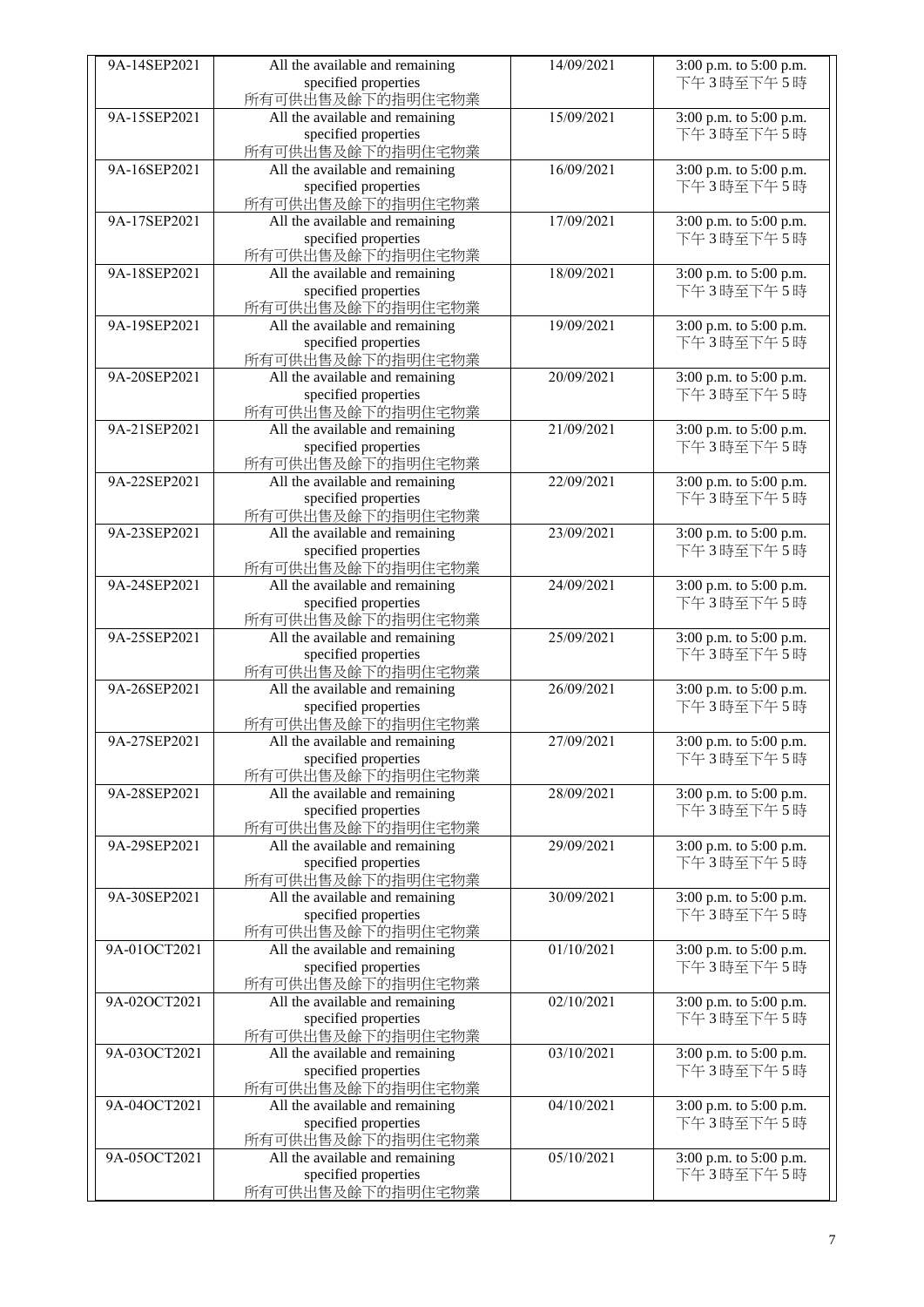| 9A-06OCT2021 | All the available and remaining | 06/10/2021 | 3:00 p.m. to 5:00 p.m.              |
|--------------|---------------------------------|------------|-------------------------------------|
|              | specified properties            |            | 下午3時至下午5時                           |
|              | 所有可供出售及餘下的指明住宅物業                |            |                                     |
| 9A-07OCT2021 | All the available and remaining | 07/10/2021 |                                     |
|              |                                 |            | 3:00 p.m. to 5:00 p.m.<br>下午3時至下午5時 |
|              | specified properties            |            |                                     |
|              | 所有可供出售及餘下的指明住宅物業                |            |                                     |
| 9A-08OCT2021 | All the available and remaining | 08/10/2021 | 3:00 p.m. to 5:00 p.m.              |
|              | specified properties            |            | 下午3時至下午5時                           |
|              | 所有可供出售及餘下的指明住宅物業                |            |                                     |
| 9A-09OCT2021 | All the available and remaining | 09/10/2021 | 3:00 p.m. to 5:00 p.m.              |
|              | specified properties            |            | 下午3時至下午5時                           |
|              | 所有可供出售及餘下的指明住宅物業                |            |                                     |
| 9A-10OCT2021 | All the available and remaining | 10/10/2021 | 3:00 p.m. to 5:00 p.m.              |
|              | specified properties            |            | 下午3時至下午5時                           |
|              | 所有可供出售及餘下的指明住宅物業                |            |                                     |
| 9A-11OCT2021 | All the available and remaining | 11/10/2021 | 3:00 p.m. to 5:00 p.m.              |
|              | specified properties            |            | 下午3時至下午5時                           |
|              | 所有可供出售及餘下的指明住宅物業                |            |                                     |
| 9A-12OCT2021 | All the available and remaining | 12/10/2021 |                                     |
|              |                                 |            | 3:00 p.m. to 5:00 p.m.              |
|              | specified properties            |            | 下午3時至下午5時                           |
|              | 所有可供出售及餘下的指明住宅物業                |            |                                     |
| 9A-13OCT2021 | All the available and remaining | 13/10/2021 | 3:00 p.m. to 5:00 p.m.              |
|              | specified properties            |            | 下午3時至下午5時                           |
|              | 所有可供出售及餘下的指明住宅物業                |            |                                     |
| 9A-14OCT2021 | All the available and remaining | 14/10/2021 | 3:00 p.m. to 5:00 p.m.              |
|              | specified properties            |            | 下午3時至下午5時                           |
|              | 所有可供出售及餘下的指明住宅物業                |            |                                     |
| 9A-15OCT2021 | All the available and remaining | 15/10/2021 | 3:00 p.m. to 5:00 p.m.              |
|              | specified properties            |            | 下午3時至下午5時                           |
|              | 所有可供出售及餘下的指明住宅物業                |            |                                     |
| 9A-16OCT2021 | All the available and remaining | 16/10/2021 | 3:00 p.m. to 5:00 p.m.              |
|              | specified properties            |            | 下午3時至下午5時                           |
|              | 所有可供出售及餘下的指明住宅物業                |            |                                     |
| 9A-17OCT2021 |                                 | 17/10/2021 |                                     |
|              | All the available and remaining |            | 3:00 p.m. to 5:00 p.m.              |
|              | specified properties            |            | 下午3時至下午5時                           |
|              | 所有可供出售及餘下的指明住宅物業                |            |                                     |
| 9A-18OCT2021 | All the available and remaining | 18/10/2021 | 3:00 p.m. to 5:00 p.m.              |
|              | specified properties            |            | 下午3時至下午5時                           |
|              | 所有可供出售及餘下的指明住宅物業                |            |                                     |
| 9A-19OCT2021 | All the available and remaining | 19/10/2021 | 3:00 p.m. to 5:00 p.m.              |
|              | specified properties            |            | 下午3時至下午5時                           |
|              | 所有可供出售及餘下的指明住宅物業                |            |                                     |
| 9A-20OCT2021 | All the available and remaining | 20/10/2021 | 3:00 p.m. to 5:00 p.m.              |
|              | specified properties            |            | 下午3時至下午5時                           |
|              | 所有可供出售及餘下的指明住宅物業                |            |                                     |
| 9A-21OCT2021 | All the available and remaining | 21/10/2021 | 3:00 p.m. to 5:00 p.m.              |
|              | specified properties            |            | 下午3時至下午5時                           |
|              | 所有可供出售及餘下的指明住宅物業                |            |                                     |
| 9A-22OCT2021 | All the available and remaining | 22/10/2021 | 3:00 p.m. to 5:00 p.m.              |
|              | specified properties            |            | 下午3時至下午5時                           |
|              | 所有可供出售及餘下的指明住宅物業                |            |                                     |
| 9A-23OCT2021 | All the available and remaining | 23/10/2021 |                                     |
|              |                                 |            | 3:00 p.m. to 5:00 p.m.              |
|              | specified properties            |            | 下午3時至下午5時                           |
|              | 所有可供出售及餘下的指明住宅物業                |            |                                     |
| 9A-24OCT2021 | All the available and remaining | 24/10/2021 | 3:00 p.m. to 5:00 p.m.              |
|              | specified properties            |            | 下午3時至下午5時                           |
|              | 所有可供出售及餘下的指明住宅物業                |            |                                     |
| 9A-25OCT2021 | All the available and remaining | 25/10/2021 | 3:00 p.m. to 5:00 p.m.              |
|              | specified properties            |            | 下午3時至下午5時                           |
|              | 所有可供出售及餘下的指明住宅物業                |            |                                     |
| 9A-26OCT2021 | All the available and remaining | 26/10/2021 | 3:00 p.m. to 5:00 p.m.              |
|              | specified properties            |            | 下午3時至下午5時                           |
|              | 所有可供出售及餘下的指明住宅物業                |            |                                     |
| 9A-27OCT2021 | All the available and remaining | 27/10/2021 | 3:00 p.m. to 5:00 p.m.              |
|              | specified properties            |            | 下午3時至下午5時                           |
|              | 所有可供出售及餘下的指明住宅物業                |            |                                     |
|              |                                 |            |                                     |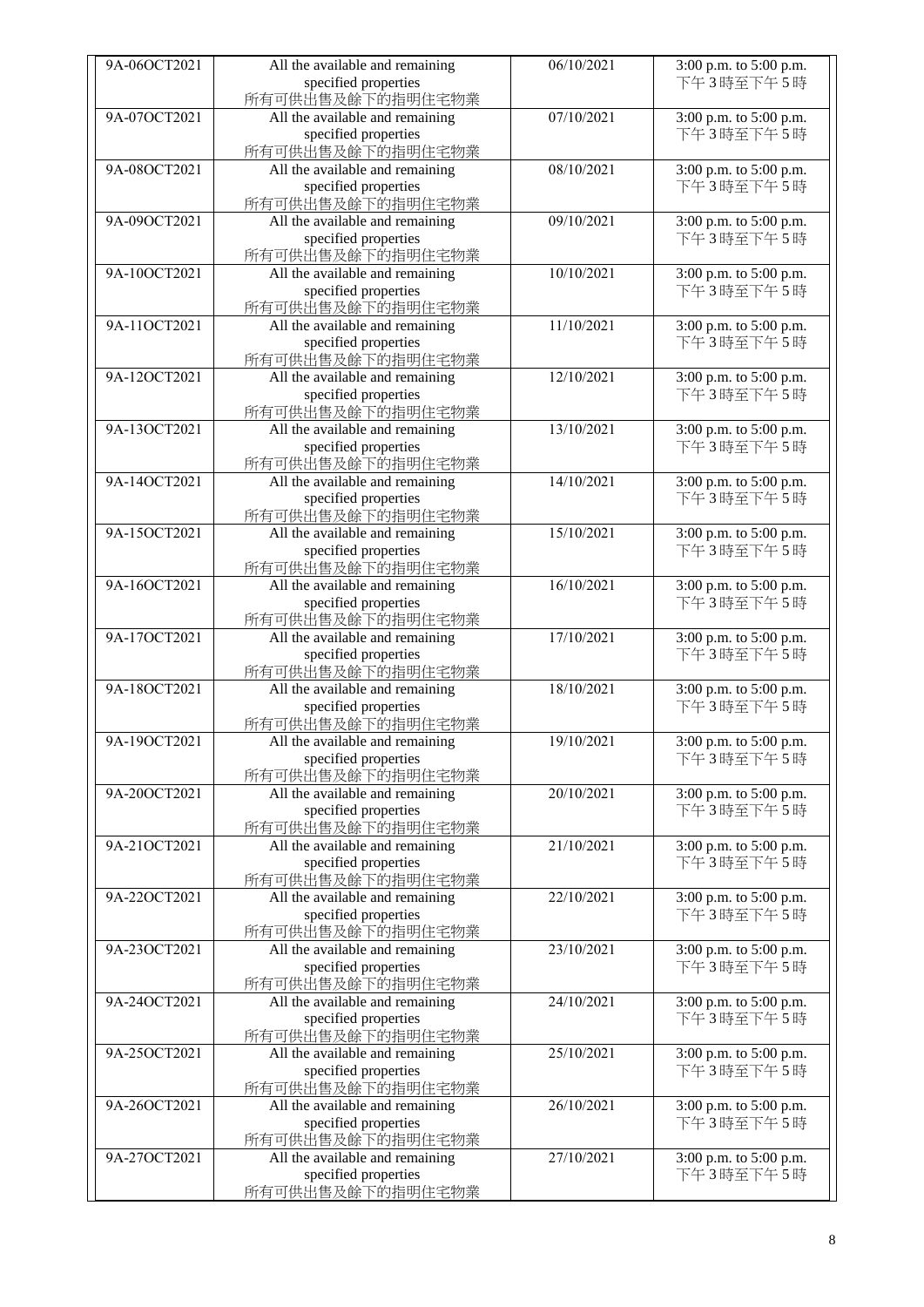| 9A-28OCT2021 | All the available and remaining | 28/10/2021 | 3:00 p.m. to 5:00 p.m. |
|--------------|---------------------------------|------------|------------------------|
|              | specified properties            |            | 下午3時至下午5時              |
|              | 所有可供出售及餘下的指明住宅物業                |            |                        |
| 9A-29OCT2021 | All the available and remaining | 29/10/2021 | 3:00 p.m. to 5:00 p.m. |
|              | specified properties            |            | 下午3時至下午5時              |
|              | 所有可供出售及餘下的指明住宅物業                |            |                        |
| 9A-30OCT2021 |                                 | 30/10/2021 |                        |
|              | All the available and remaining |            | 3:00 p.m. to 5:00 p.m. |
|              | specified properties            |            | 下午3時至下午5時              |
|              | 所有可供出售及餘下的指明住宅物業                |            |                        |
| 9A-31OCT2021 | All the available and remaining | 31/10/2021 | 3:00 p.m. to 5:00 p.m. |
|              | specified properties            |            | 下午3時至下午5時              |
|              | 所有可供出售及餘下的指明住宅物業                |            |                        |
| 9A-01NOV2021 | All the available and remaining | 01/11/2021 | 3:00 p.m. to 5:00 p.m. |
|              | specified properties            |            | 下午3時至下午5時              |
|              | 所有可供出售及餘下的指明住宅物業                |            |                        |
| 9A-02NOV2021 | All the available and remaining | 02/11/2021 | 3:00 p.m. to 5:00 p.m. |
|              | specified properties            |            | 下午3時至下午5時              |
|              | 所有可供出售及餘下的指明住宅物業                |            |                        |
| 9A-03NOV2021 | All the available and remaining | 03/11/2021 | 3:00 p.m. to 5:00 p.m. |
|              | specified properties            |            | 下午3時至下午5時              |
|              | 所有可供出售及餘下的指明住宅物業                |            |                        |
| 9A-04NOV2021 | All the available and remaining | 04/11/2021 | 3:00 p.m. to 5:00 p.m. |
|              | specified properties            |            | 下午3時至下午5時              |
|              | 所有可供出售及餘下的指明住宅物業                |            |                        |
| 9A-05NOV2021 | All the available and remaining | 05/11/2021 | 3:00 p.m. to 5:00 p.m. |
|              | specified properties            |            | 下午3時至下午5時              |
|              | 所有可供出售及餘下的指明住宅物業                |            |                        |
| 9A-06NOV2021 | All the available and remaining | 06/11/2021 | 3:00 p.m. to 5:00 p.m. |
|              | specified properties            |            | 下午3時至下午5時              |
|              | 所有可供出售及餘下的指明住宅物業                |            |                        |
| 9A-07NOV2021 | All the available and remaining | 07/11/2021 | 3:00 p.m. to 5:00 p.m. |
|              | specified properties            |            | 下午3時至下午5時              |
|              | 所有可供出售及餘下的指明住宅物業                |            |                        |
| 9A-08NOV2021 | All the available and remaining | 08/11/2021 | 3:00 p.m. to 5:00 p.m. |
|              | specified properties            |            | 下午3時至下午5時              |
|              | 所有可供出售及餘下的指明住宅物業                |            |                        |
| 9A-09NOV2021 | All the available and remaining | 09/11/2021 | 3:00 p.m. to 5:00 p.m. |
|              | specified properties            |            | 下午3時至下午5時              |
|              | 所有可供出售及餘下的指明住宅物業                |            |                        |
| 9A-10NOV2021 | All the available and remaining | 10/11/2021 | 3:00 p.m. to 5:00 p.m. |
|              | specified properties            |            | 下午3時至下午5時              |
|              | 所有可供出售及餘下的指明住宅物業                |            |                        |
| 9A-11NOV2021 | All the available and remaining | 11/11/2021 | 3:00 p.m. to 5:00 p.m. |
|              | specified properties            |            | 下午3時至下午5時              |
|              | 所有可供出售及餘下的指明住宅物業                |            |                        |
|              |                                 |            |                        |
| 9A-12NOV2021 | All the available and remaining | 12/11/2021 | 3:00 p.m. to 5:00 p.m. |
|              | specified properties            |            | 下午3時至下午5時              |
|              | 所有可供出售及餘下的指明住宅物業                |            |                        |
| 9A-13NOV2021 | All the available and remaining | 13/11/2021 | 3:00 p.m. to 5:00 p.m. |
|              | specified properties            |            | 下午3時至下午5時              |
|              | 所有可供出售及餘下的指明住宅物業                |            |                        |
| 9A-14NOV2021 | All the available and remaining | 14/11/2021 | 3:00 p.m. to 5:00 p.m. |
|              | specified properties            |            | 下午3時至下午5時              |
|              | 所有可供出售及餘下的指明住宅物業                |            |                        |
| 9A-15NOV2021 | All the available and remaining | 15/11/2021 | 3:00 p.m. to 5:00 p.m. |
|              | specified properties            |            | 下午3時至下午5時              |
|              | 所有可供出售及餘下的指明住宅物業                |            |                        |
| 9A-16NOV2021 | All the available and remaining | 16/11/2021 | 3:00 p.m. to 5:00 p.m. |
|              | specified properties            |            | 下午3時至下午5時              |
|              | 所有可供出售及餘下的指明住宅物業                |            |                        |
| 9A-17NOV2021 | All the available and remaining | 17/11/2021 | 3:00 p.m. to 5:00 p.m. |
|              | specified properties            |            | 下午3時至下午5時              |
|              | 所有可供出售及餘下的指明住宅物業                |            |                        |
| 9A-18NOV2021 | All the available and remaining | 18/11/2021 | 3:00 p.m. to 5:00 p.m. |
|              | specified properties            |            | 下午3時至下午5時              |
|              | 所有可供出售及餘下的指明住宅物業                |            |                        |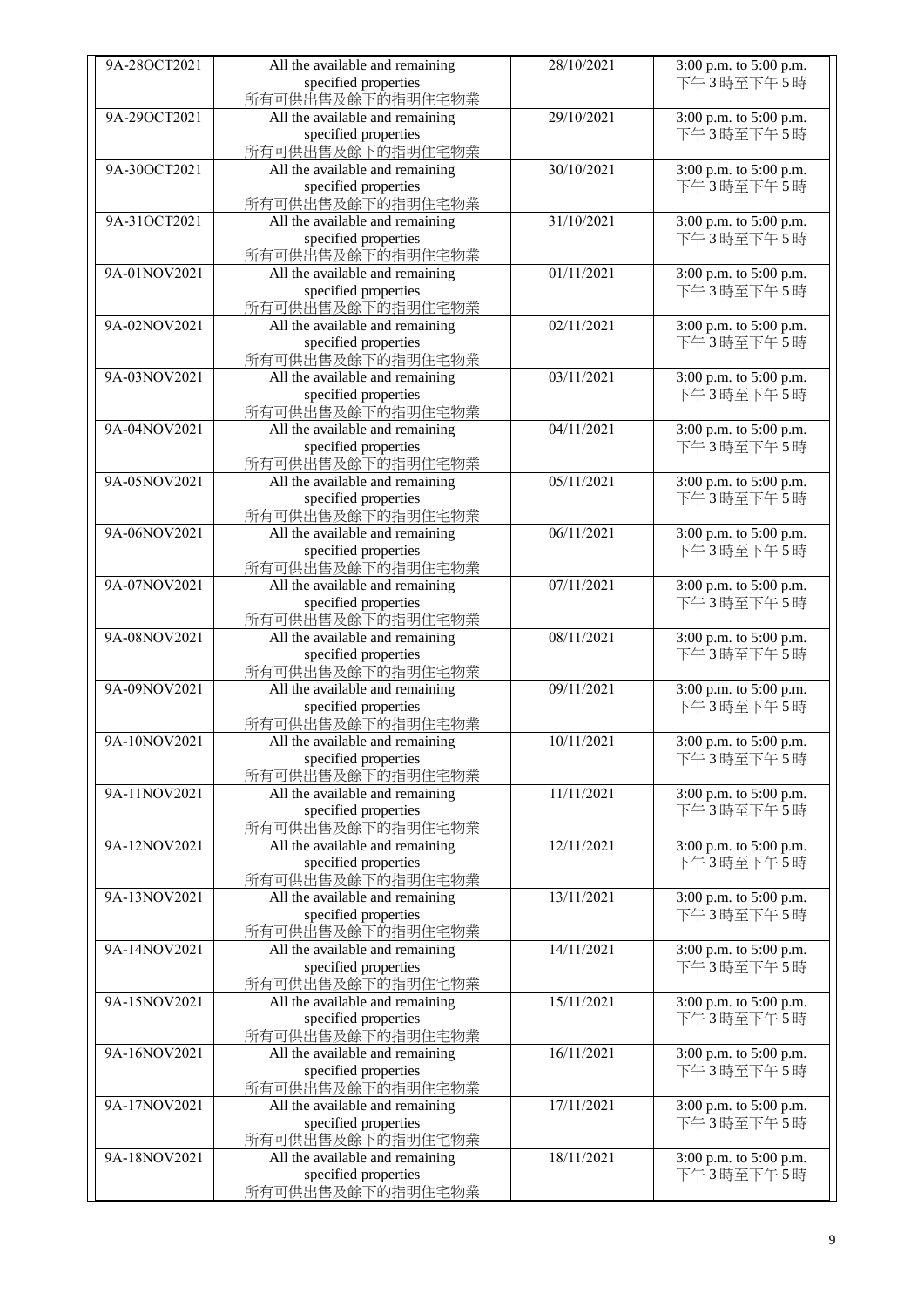| 9A-19NOV2021 | All the available and remaining | 19/11/2021 | 3:00 p.m. to 5:00 p.m. |
|--------------|---------------------------------|------------|------------------------|
|              | specified properties            |            | 下午3時至下午5時              |
|              | 所有可供出售及餘下的指明住宅物業                |            |                        |
| 9A-20NOV2021 | All the available and remaining | 20/11/2021 | 3:00 p.m. to 5:00 p.m. |
|              | specified properties            |            | 下午3時至下午5時              |
|              | 所有可供出售及餘下的指明住宅物業                |            |                        |
| 9A-21NOV2021 | All the available and remaining | 21/11/2021 | 3:00 p.m. to 5:00 p.m. |
|              | specified properties            |            | 下午3時至下午5時              |
|              | 所有可供出售及餘下的指明住宅物業                |            |                        |
| 9A-22NOV2021 | All the available and remaining | 22/11/2021 | 3:00 p.m. to 5:00 p.m. |
|              | specified properties            |            | 下午3時至下午5時              |
|              | 所有可供出售及餘下的指明住宅物業                |            |                        |
| 9A-23NOV2021 | All the available and remaining | 23/11/2021 | 3:00 p.m. to 5:00 p.m. |
|              | specified properties            |            | 下午3時至下午5時              |
|              | 所有可供出售及餘下的指明住宅物業                |            |                        |
| 9A-24NOV2021 | All the available and remaining | 24/11/2021 | 3:00 p.m. to 5:00 p.m. |
|              | specified properties            |            | 下午3時至下午5時              |
|              | 所有可供出售及餘下的指明住宅物業                |            |                        |
| 9A-25NOV2021 | All the available and remaining | 25/11/2021 | 3:00 p.m. to 5:00 p.m. |
|              | specified properties            |            | 下午3時至下午5時              |
|              | 所有可供出售及餘下的指明住宅物業                |            |                        |
| 9A-26NOV2021 | All the available and remaining | 26/11/2021 | 3:00 p.m. to 5:00 p.m. |
|              | specified properties            |            | 下午3時至下午5時              |
|              | 所有可供出售及餘下的指明住宅物業                |            |                        |
| 9A-27NOV2021 | All the available and remaining | 27/11/2021 | 3:00 p.m. to 5:00 p.m. |
|              | specified properties            |            | 下午3時至下午5時              |
|              | 所有可供出售及餘下的指明住宅物業                |            |                        |
| 9A-28NOV2021 | All the available and remaining | 28/11/2021 | 3:00 p.m. to 5:00 p.m. |
|              | specified properties            |            | 下午3時至下午5時              |
|              | 所有可供出售及餘下的指明住宅物業                |            |                        |
| 9A-29NOV2021 | All the available and remaining | 29/11/2021 | 3:00 p.m. to 5:00 p.m. |
|              | specified properties            |            | 下午3時至下午5時              |
|              | 所有可供出售及餘下的指明住宅物業                |            |                        |
| 9A-30NOV2021 | All the available and remaining | 30/11/2021 | 3:00 p.m. to 5:00 p.m. |
|              | specified properties            |            | 下午3時至下午5時              |
|              | 所有可供出售及餘下的指明住宅物業                |            |                        |

## **The method to be used, where 2 or more persons are interested in purchasing a particular specified residential property, to determine the order of priority in which each of those persons may proceed with the purchase:**

在有兩人或多於兩人有意購買同一個指明住宅物業的情況下,將會使用何種方法決定每名 該等人士可購買該物業的優先次序:

Please refer to the above method. 請參照上述方法。

## **Other matters:**

其他事項:

(a) The Vendor does not undertake and is under no obligation to review, consider or accept the highest offer or any offer at all for the purchase of any specified residential property. The Vendor has the absolute right to withdraw from the sale of any specified residential property at any time before the acceptance of any offer. The Vendor has the absolute right to change the closing date and/or time of the tender from time to time by amending the Sales Arrangements.

賣方並不承諾亦無責任閱覽、考慮或接受認購任何指明住宅物業最高出價之要約或任 何要約。賣方有絕對權利於接受任何要約前於任何時間撤回出售任何指明住宅物業。 賣方有絕對權利透過修改銷售安排不時更改招標截止日期及/或時間。

(b) Persons interested in submitting tenders of the specified residential properties are reminded to read the latest register of transactions of the Development so as to ascertain whether a particular specified residential property is still available for tender. A specified residential property will become unavailable for tender once the Vendor accepts a tender after the close of a previous tender exercise of that specified residential property (whether under this Sales Arrangements or any other Sales Arrangements). Please note also that the register of